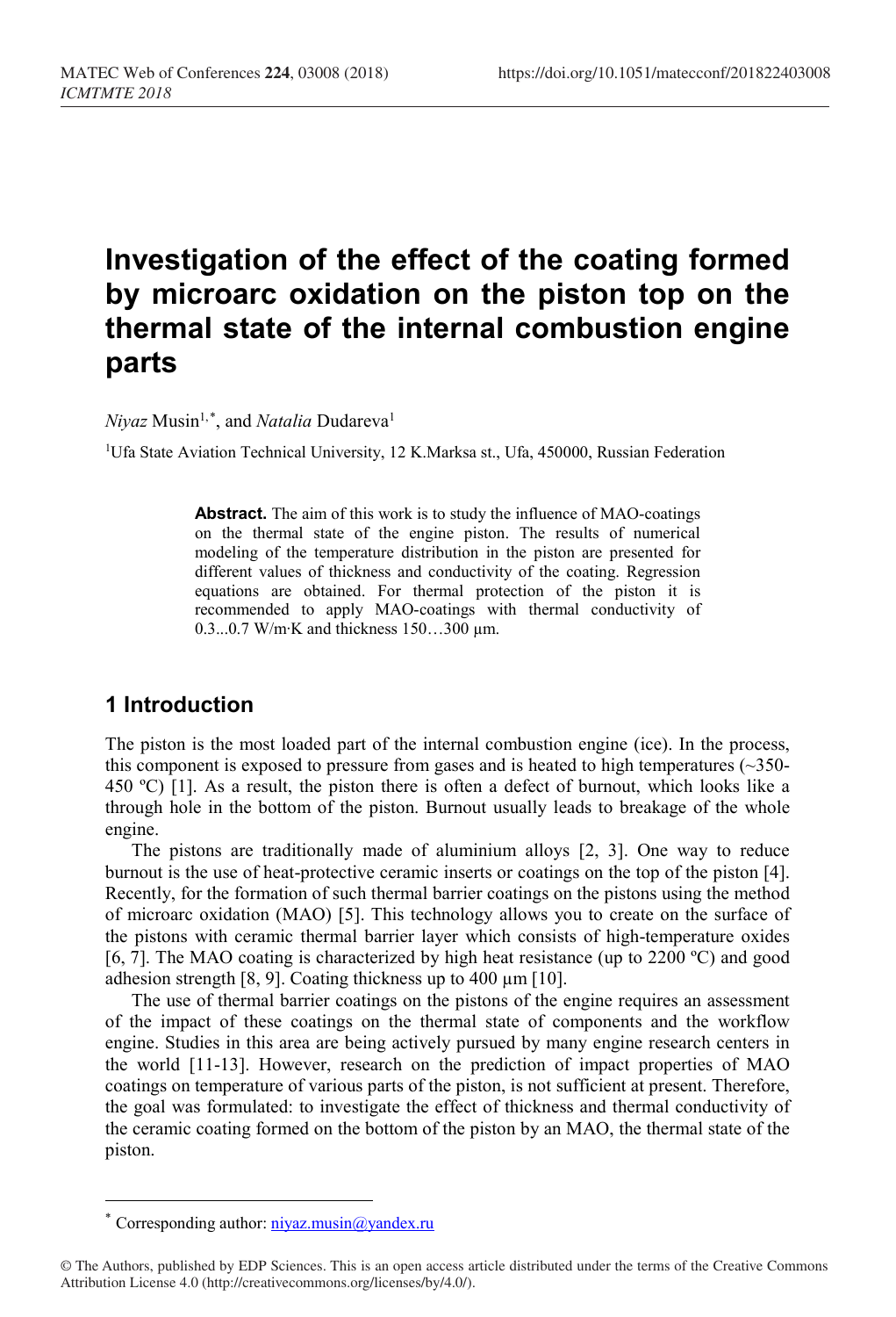# **2 Research methodology**

#### **2.1 The object and stages of research**

The object of the study was the piston of two-stroke two-cylinder engine with a volume of 550 cm3 and a power of 37 kW at speed 6800 min-1. The piston has a diameter of 76 mm and made of hypereutectic silumin with silicon content ~25-26 %.

The study consisted of several stages. In the first stage, the experiment was conducted for determination of coefficient of thermal conductivity of the alloy of the piston. In the second stage were numerically calculated parameters of the workflow engine in the simulation software "Albea" [14, 15]. The third phase was conducted a full two-factor numerical experiment to establish the influence of thickness and coefficient of thermal conductivity of micro-arc oxide layer formed on the bottom of the piston, the thermal state of the piston. For calculations of the third stage, we used data obtained at the first and second stages of the study.

#### **2.2 Determination of the thermal conductivity coefficient of the material of the piston**

The thermal conductivity coefficient of the material of the piston is determined by the formula of Wiedemann-Franz [16]:

$$
\lambda = \sigma L T,\tag{1}
$$

where  $\lambda$  – coefficient of thermal conductivity of the material,  $\sigma$  is electrical conductivity at temperature *T*, *L* is the Lorentz number equal to  $2.47 \cdot 10^{-8}$  W $\cdot \Omega$ ⋅K<sup>-2</sup>.

Electrical conductivity aluminum alloy of the piston were measured using the eddy current measuring specific electrical conductivity of VE-27 NC. The measurements were carried out at temperatures of 25, 50, 75, 90 ºC at least 18 times.

The value of thermal conductivity for temperatures above 90 °C were obtained by linear extrapolation.

#### **2.3 Numerical simulation of engine**

Numerical calculation of the examined engine in software "Albea" was carried out for maximum power, which is achieved at speed 6800 min-1. The estimated model is going in accordance with the user manual [15]. In result, data were obtained about the temperature and the pressure in the working chamber depending on the crankshaft angle. Were also obtained the values of average piston speed, temperature, pressure and volume at the beginning of the compression stroke.

#### **2.4 Numerical modeling of the thermal state of the piston**

Modeling of the thermal state of the piston was carried out in Ansys Mechanical. The calculated diagram indicating the boundary conditions of the third kind shown in Fig.1 [17].

Temperature field of the piston during the working cycle varies slightly and can be considered as stationary [17, 18]. Therefore, the local values of the gas temperature and heat transfer coefficients on the surface of the combustion chamber was replaced by averaged constant temperature T1 and the heat transfer coefficient  $\alpha_l$  [19]. The current averaged value of the heat transfer coefficient  $\alpha$ , which is necessary to calculate  $\alpha$ *<sub>l</sub>* is determined by the G. Woschni correlation [20].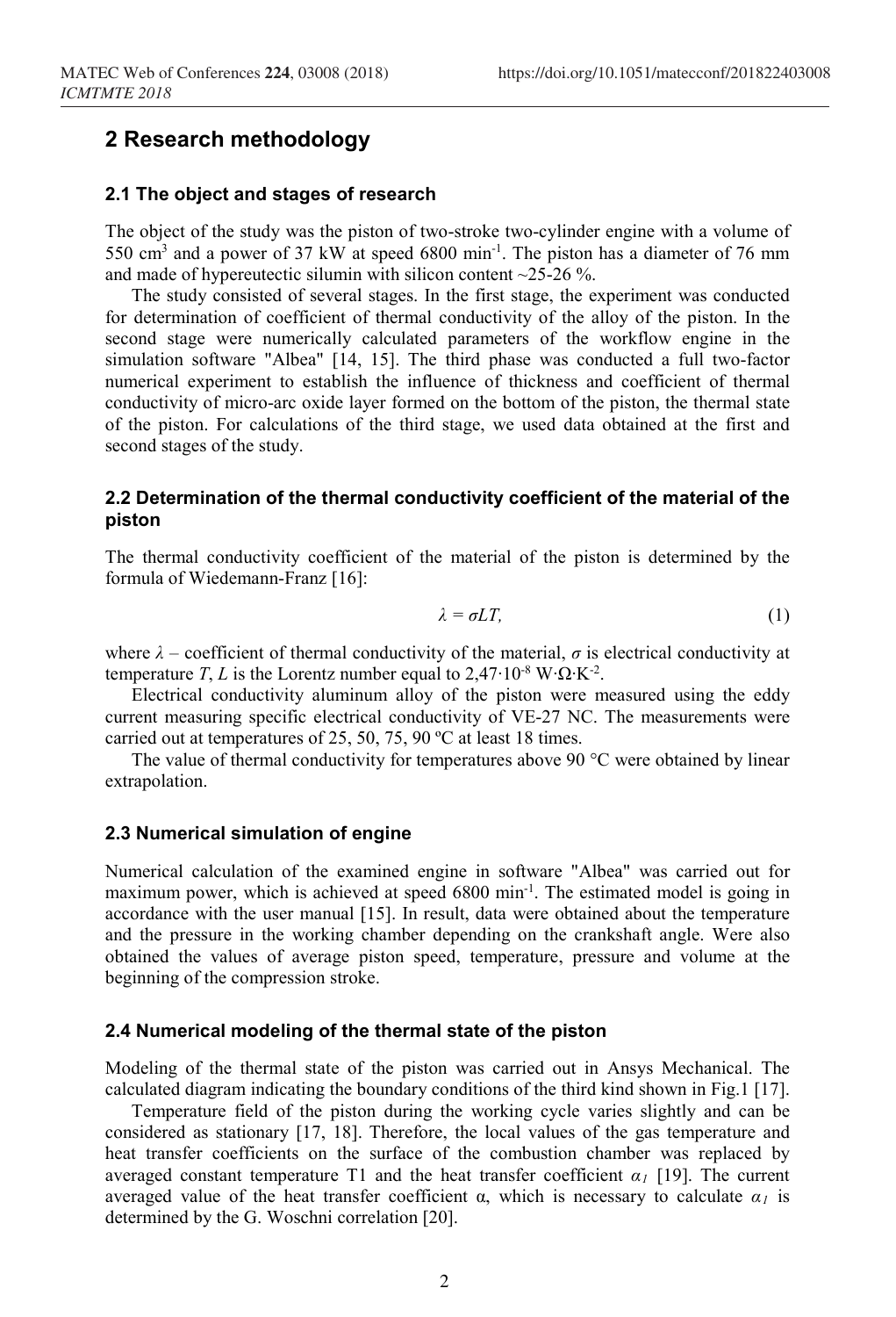For the calculations have been performed of three-dimensional model of the piston, consisting of two solid parts: piston of aluminum alloy and coatings of a ceramic material with different thickness.



**Fig. 1.** Design scheme, boundary conditions and temperature control points.

The coating effect on the thermal state of the piston was modeled on the plan of full factorial experiment of the type  $2^2$  [21]. As factors were used: the thickness  $h_f$ , and the coefficient of thermal conductivity  $\lambda_f$  of the coating. The experiment plan given in Table 1.

| Number of<br>experience | <b>Factors in conventional</b><br>units |                          | Number of  | <b>Factors in conventional units</b> |                |
|-------------------------|-----------------------------------------|--------------------------|------------|--------------------------------------|----------------|
|                         | $X_1$                                   | $X_2$                    | experience | $\mathbf{X}_1$                       | $\mathbf{X}_2$ |
|                         | $\overline{\phantom{0}}$                |                          |            |                                      |                |
|                         | $+1$                                    | $\overline{\phantom{a}}$ |            | $+1$                                 |                |
|                         | $\overline{\phantom{0}}$                |                          |            |                                      |                |
|                         | $+1$                                    |                          |            |                                      | $^+$           |
|                         |                                         |                          |            |                                      |                |

**Table 1.** Composite plan of experiment of second order for the two factors.

The values of the factors and their variation levels are shown in Table 2. It is known that MAO-layers have a conductivity of 0.5-1.6 W/(m∙K) [6, 9]. Therefore, the values of the coefficient of thermal conductivity of the MAO-layer for the experiment were chosen from the range 0.1-1.5 W/(m∙K). The thickness of the MAO layer was also out of the achievable range: 50-300 µm [5, 7, 8].

**Table 2.** Factors of the experiment.

| Factor                                                     |                |     | Level | The range of |           |
|------------------------------------------------------------|----------------|-----|-------|--------------|-----------|
| <b>Property</b>                                            | Variable       | -1  | 0     | $+1$         | variation |
| Coefficient of thermal conductivity<br>$\lambda_f$ , W/m·K | $X_1$          | 0.1 | 0.8   | 1.5          | 0.7       |
| The thickness of the coating $h_f$ ,<br>um                 | $\mathrm{X}_2$ | 50  | 175   | 300          | 125       |

Responses in all the numerical experiments were performed: the temperature of the piston top from the side of working chamber of the  $T_{yl}$  and the side of the crankcase of the  $T_{y3}$ , the temperature of the aluminum alloy under the coating  $T_{y2}$  (Fig.1). The results of the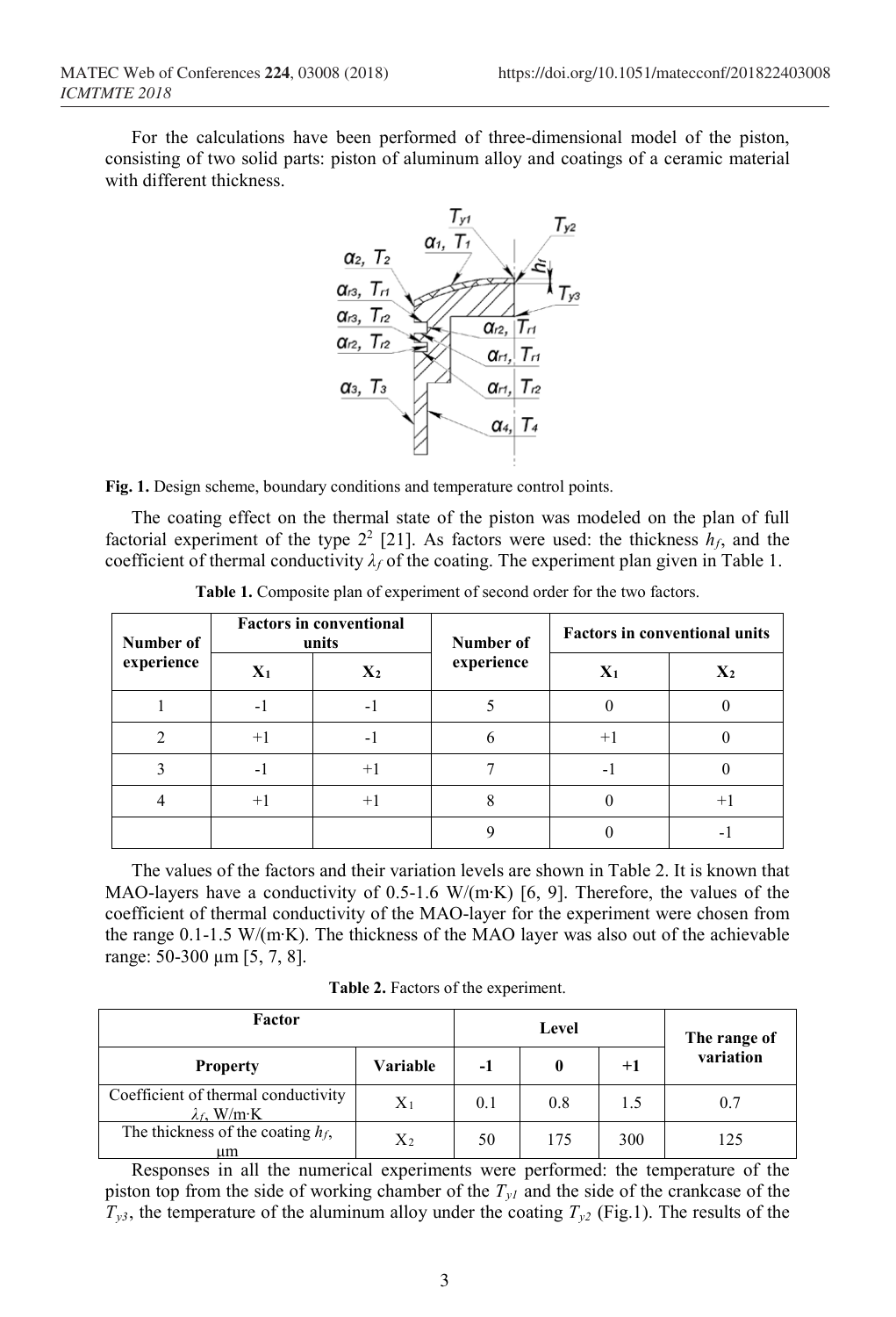experiment were processed using the software DataFit [22] to obtain a regression equation. Selection criterion of the form of regression equations were parameter residual sum of squares, which shows the difference between data and a regression equation.

### **3 The results of the research**

The experimental data showed that electrical conductivity of the material of the piston is related with the temperature according to the equation:

$$
\lambda_{Al} = 0.154T + 43.448,\tag{2}
$$

where T –temperature, K.

The calculation in the simulation software "Albea" is allowed to obtain the parameters of the working cycle of the engine (Fig. 2). This data were used to determine the values of the boundary conditions for further calculations (Fig.1, Table 3).



**Fig. 2.** Changing the parameters of the working cycle of the engine according to the crankshaft angle φ, where p is the indicated pressure, MPa T – temperature, K.

| Parameter  | Value                              | Parameter      | Value  | Parameter     | Value                               |
|------------|------------------------------------|----------------|--------|---------------|-------------------------------------|
| $\alpha_I$ | 592 W/m <sup>2</sup> ·K            | T <sub>1</sub> | 1413 K | $\alpha_{rl}$ | 116009 W/m <sup>2</sup> ·K          |
| $\alpha_2$ | $148 \text{ W/m}^2 \cdot \text{K}$ | T <sub>2</sub> | 1413 K | $\alpha_{r2}$ | $1818 \text{ W/m}^2 \cdot \text{K}$ |
| $\alpha_3$ | 1485 W/m <sup>2</sup> ·K           | $T_3$          | 473 K  | $\alpha_{r3}$ | 97 W/ $m^2$ ·K                      |
| $\alpha_4$ | 174 W/m <sup>2</sup> K             | T <sub>4</sub> | 363 K  | $T_{rl}$      | 573 K                               |
| $T_{r2}$   | 423 K                              |                |        |               |                                     |

**Table 3.** Boundary conditions

When modeling the thermal state of the piston in accordance with the two-factor experiment plan was carried out 9 calculations. As a result, an array of data was obtained in the form of temperature fields. In Fig. 3 shows the temperature fields in the Central cross section perpendicular to the axis of the gudgeon pin for piston without coating (Fig. 3, a) and of the piston with a coating thickness of 300 µm and a coefficient of thermal conductivity 0.1 W/m∙K (Fig. 3, b). As a result of processing the obtained data were withdrawn following regression equation:

$$
T_{yl} = 867,62 + 205,92 \cdot \ln \lambda_f - 127,42 \cdot \ln h_f + 25,54 \cdot \ln^2 \lambda_f + 18,43 \cdot \ln^2 h_f - 53,35 \cdot \ln \lambda_f \cdot \ln h_f, \quad (3)
$$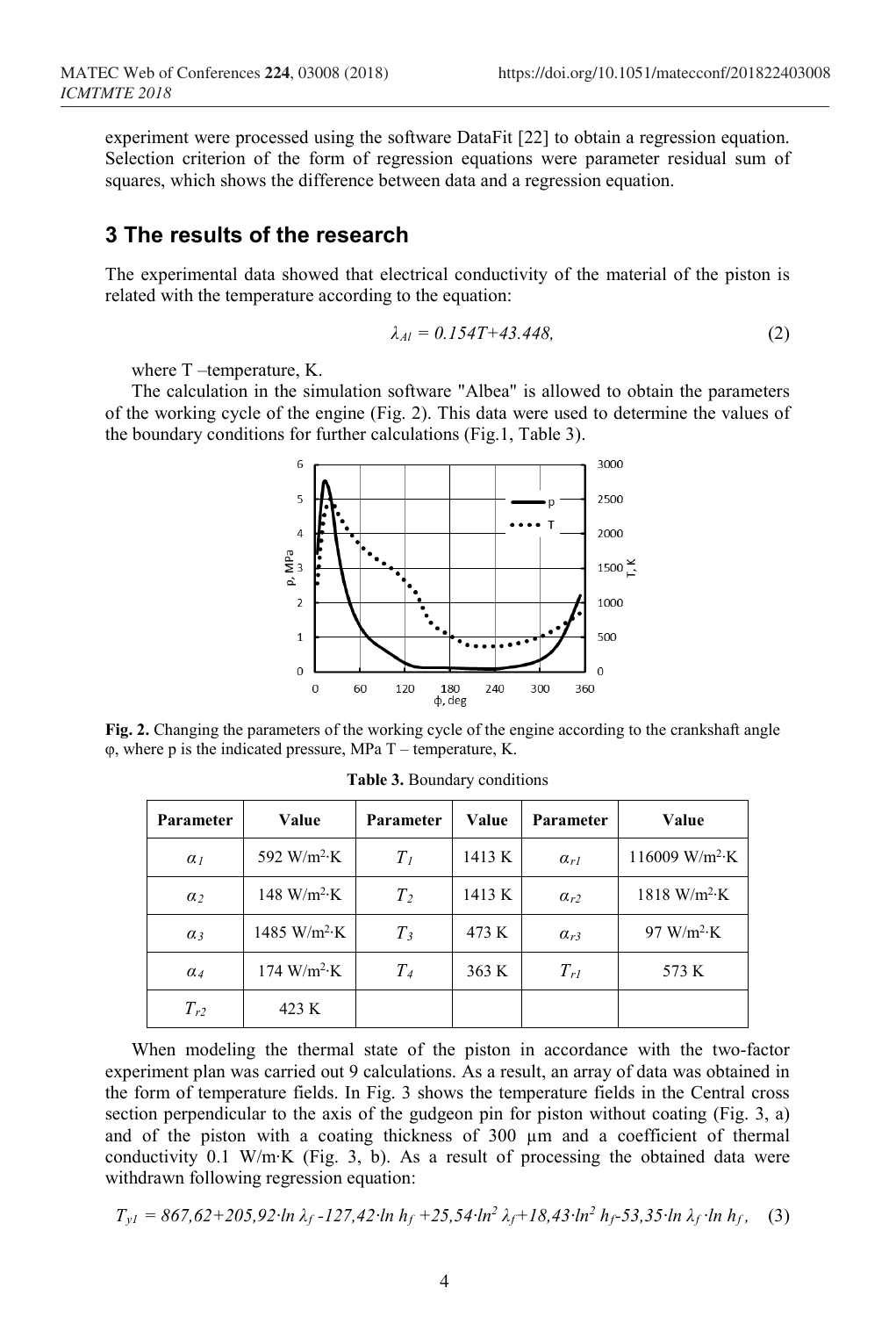$$
T_{y2} = 607,59-52,03 \cdot \ln \lambda_f + 18,75 \cdot \ln \lambda_f - 2,96 \cdot \ln^2 \lambda_f - 2,85 \cdot \ln^2 \lambda_f + 11,89 \cdot \ln \lambda_f \cdot \ln \lambda_f, \qquad (4)
$$



*Ty <sup>3</sup> = 582,56-33,49∙ln λf+20,89∙ln hf -4,33∙ln2 λf-2,96∙ln2 hf+8,66∙ln λ<sup>f</sup> ∙ln hf .* (5)

**Fig. 3.** The temperature field in the piston without coating (a) and piston cover (b) with thickness  $h_f$ =300 µm and a coefficient of thermal conductivity  $\lambda_f = 0.1$  W/m**K**.

These equations describe the thermal state of the piston only in the presence of the coating on its top. Temperatures  $T_{y1}$ ,  $T_{y2}$ ,  $T_{y3}$  for piston without coating amounted to 636 K, 635 K and 621 K, respectively.

## **4 Conclusion**

Analysis of the results obtained through simulations showed that the MAO coatings reduce the temperature of the aluminum alloy, of which the piston  $(T_{v2}, T_{v3})$ , see formula (4, 5). However, the application of coatings with a thermal conductivity higher than 1 W/m∙K, even when the coating thickness of 300 microns reduces the temperature of the material of the piston under the cover on ∼14...15 K relative to the original piston. On the other hand, the thicker the coating and the lower the conductivity, the higher the temperature of the bottom of the piston  $(T_{\nu l})$ , which can have a negative impact on the workflow engine. Thus, the thickness and conductivity of micro-arc oxide layer should be selected based on a compromise between reducing the temperature of the material of the piston and rise in temperature of the bottom of the piston. Based on the obtained regression equations it can be concluded that it is appropriate to apply MAO-layers with thermal conductivity of 0.3...0.7 W/m∙K and thickness of 150...300 µm. Under these conditions, we can expect a temperature reduction of the piston from the crankcase 27...55 K.

This work was produced during the contract № 14.574.21.0161 from 26.09.2017 sponsored by the Ministry of Education and Science of the Russian Federation (a unique identifier of the work (project) RFMEFI57417X0161).

## **References**

1. V. K. Afanasev, *Piston's Silumin's* (Poligraph, Kemerovo, 2005)